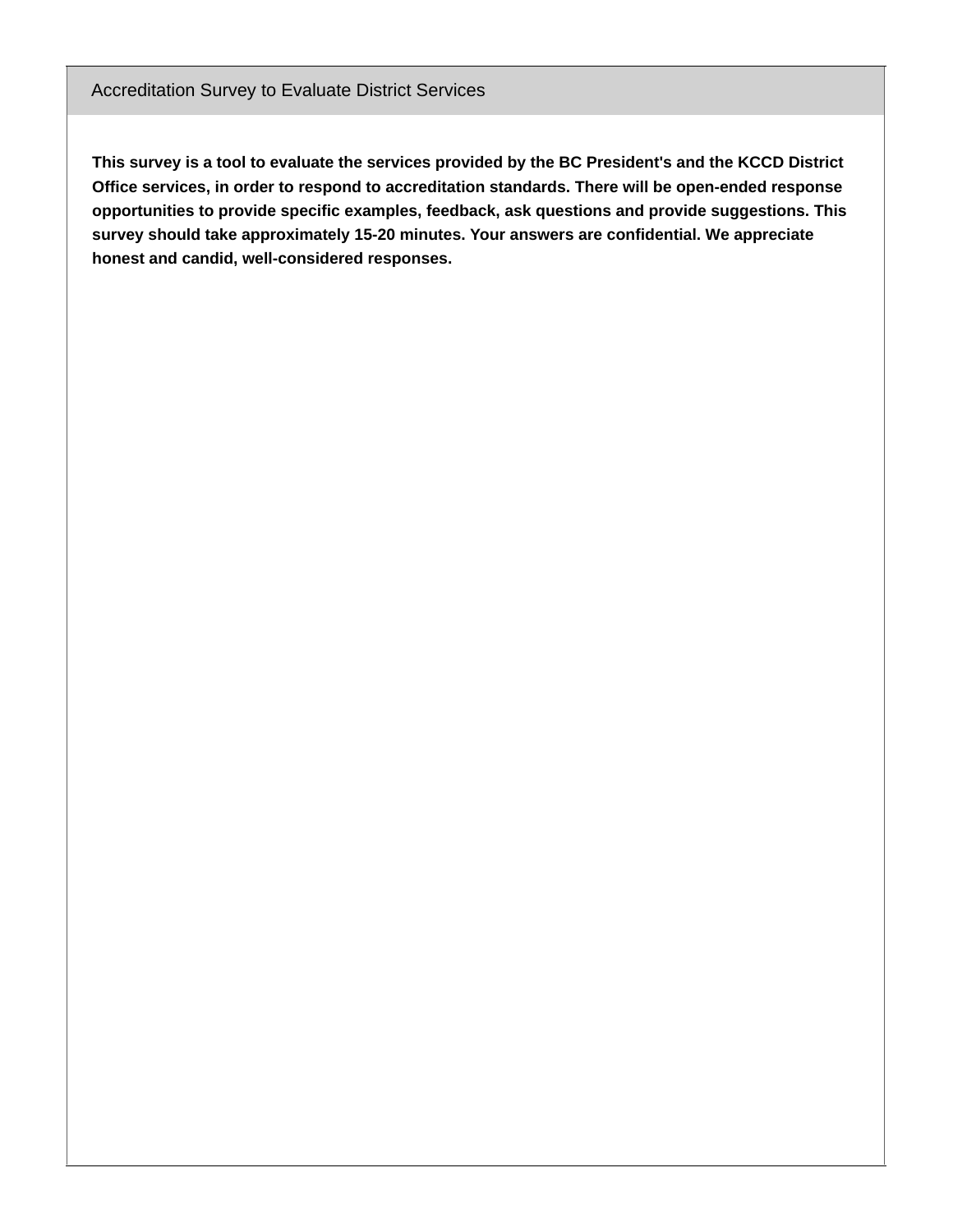| Demographic Information                                          |
|------------------------------------------------------------------|
|                                                                  |
| * 1. How would you describe your position?                       |
| Faculty                                                          |
| <b>Classified Staff</b>                                          |
| Administration                                                   |
| Other (please specify)                                           |
|                                                                  |
| * 2. How long have you worked for Bakersfield College?           |
| More than 20 years                                               |
| 16-20 years                                                      |
| 11-15 years                                                      |
| 6-10 years                                                       |
| 2-5 years                                                        |
| Less than 2 years                                                |
| * 3. Are you a member of any collegewide committees or councils? |
| Yes                                                              |
| No                                                               |
| * 4. Where is your primary work location?                        |
| Panorama campus                                                  |
| Delano                                                           |
| Online                                                           |
| Other (please specify)                                           |
|                                                                  |
|                                                                  |
|                                                                  |
|                                                                  |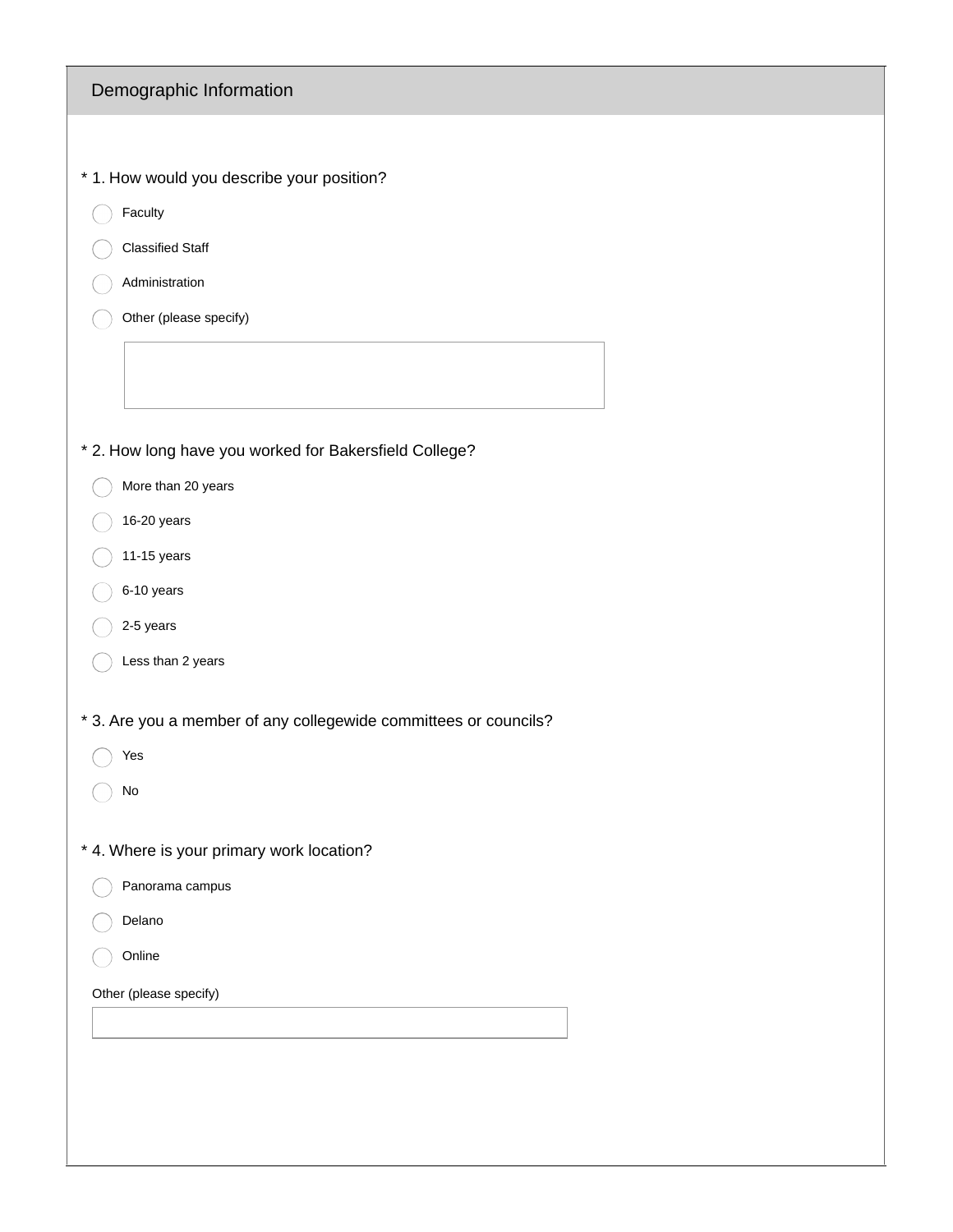| 5. Please check all the committees you are currently serving on at BC. If we missed a committee please<br>type that into the other box.(Optional). |
|----------------------------------------------------------------------------------------------------------------------------------------------------|
| Academic Senate                                                                                                                                    |
| Academic Senate Executive Board                                                                                                                    |
| Accreditation & Institutional Quality Committee (AIQ)                                                                                              |
| Administrative Council                                                                                                                             |
| Assessment Committee                                                                                                                               |
| <b>Budget Committee</b>                                                                                                                            |
| College Council                                                                                                                                    |
| <b>Committee Chairs</b>                                                                                                                            |
| <b>Curriculum Committee</b>                                                                                                                        |
| Data Coaches                                                                                                                                       |
| <b>Educational Administrators Council</b>                                                                                                          |
| Enrollment Management Committee                                                                                                                    |
| <b>EODAC</b>                                                                                                                                       |
| <b>Equivalency Committee</b>                                                                                                                       |
| <b>Facilities Committee</b>                                                                                                                        |
| Faculty Chairs/Directors Council (FCDC)                                                                                                            |
| <b>ISIT</b>                                                                                                                                        |
| Making it Happen (MIH)                                                                                                                             |
| President's Cabinet                                                                                                                                |
| Professional Development Committee                                                                                                                 |
| Program Review Committee                                                                                                                           |
| Safety Advisory Committee                                                                                                                          |
| Student Affairs Leadership Team (SALT)                                                                                                             |
| <b>SGA</b>                                                                                                                                         |
| <b>SGA Executive Board</b>                                                                                                                         |
| Other (please specify)                                                                                                                             |
|                                                                                                                                                    |
|                                                                                                                                                    |
|                                                                                                                                                    |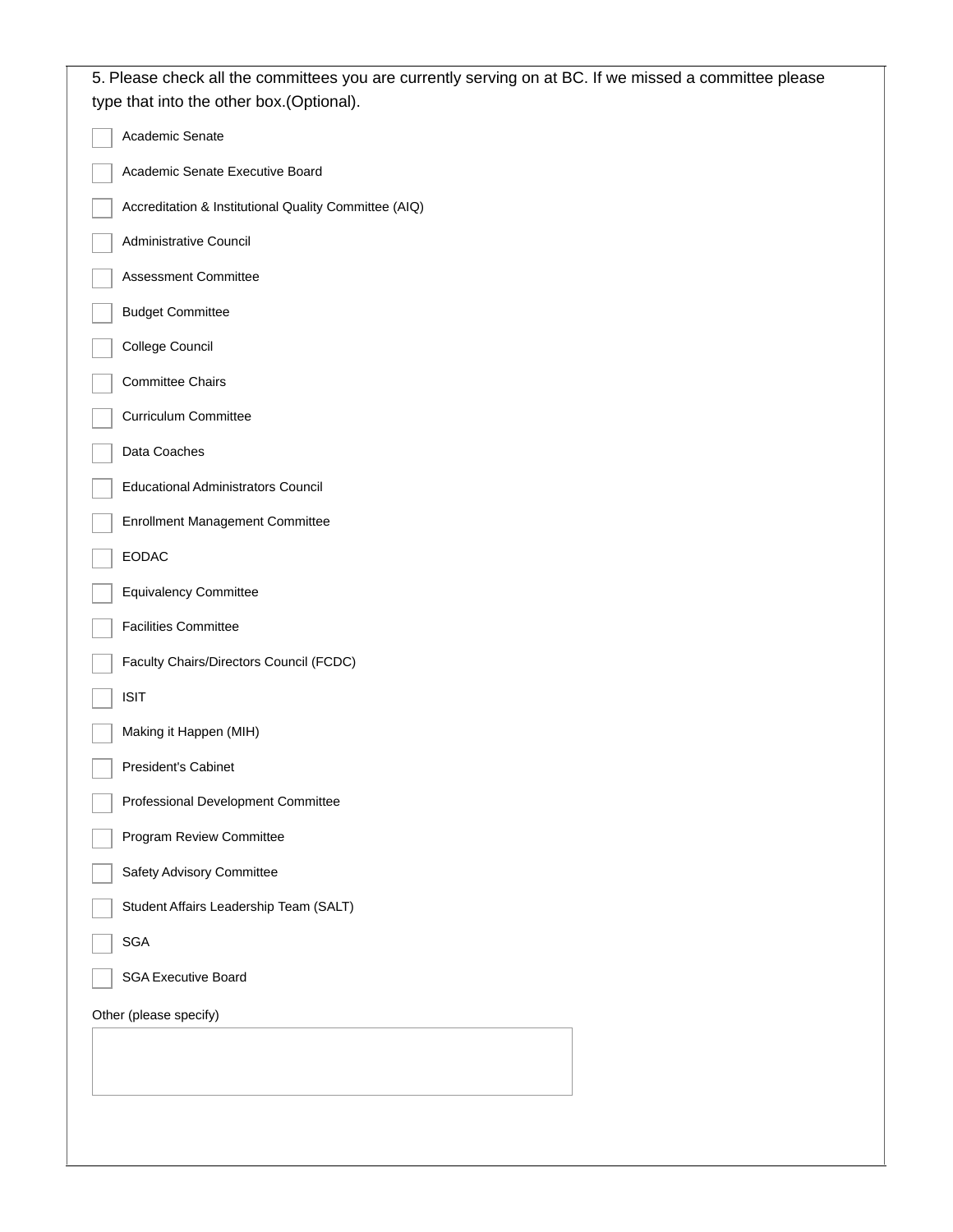Questions from Accreditation Standard IV.D.

Questions 6 - 12 of the survey ask for your input on District Office Services in an attempt to **evaluate 2014 Accreditation Standard IV.D.2 which states that the district/system "ensures that the colleges receive effective and adequate district/system provided services to support the colleges in achieving their missions."**

**Each question will provide the description\* of the district service to be evaluated and then ask you to agree or disagree with the statement based upon your own experience. Please provide openended responses regarding specific examples related to the service. Please use "unable to evaluate" if you have no firsthand experience with the service.**

**\*The descriptions of the services are taken from the adopted budget document for 2014-15; the Institutional Research Department description is from the kccd.edu website.**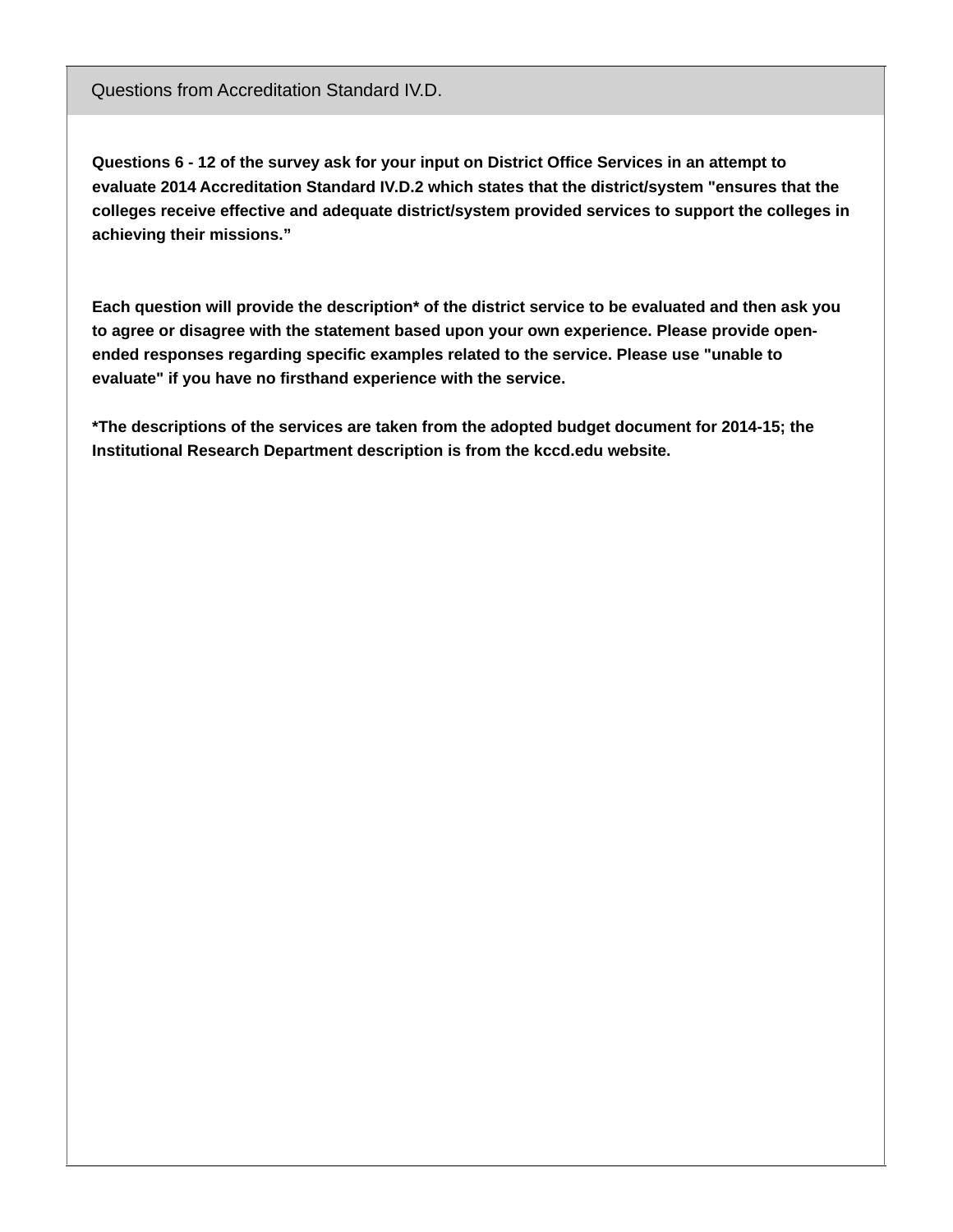Evaluation of District Services to Support the College Mission

**Service 1:The KCCD Chancellor's Office "provides district-wide strategic direction and leadership; develops and implements district board policies and procedures; coordinates district general legal counsel, serves as liaison with local and federal agencies; conducts internal audit activities; provides institutional research and reporting; reports analysis and implementation of legislation and regulations and external and governmental affairs."**

6. The KCCD Chancellor's Office ensures that the college receives "effective and adequate district/system \* provided services to support "the college in achieving its mission."

- Strongly agree
- Agree
- Disagree
- Strongly disagree
- Unable to evaluate

Please share any specific examples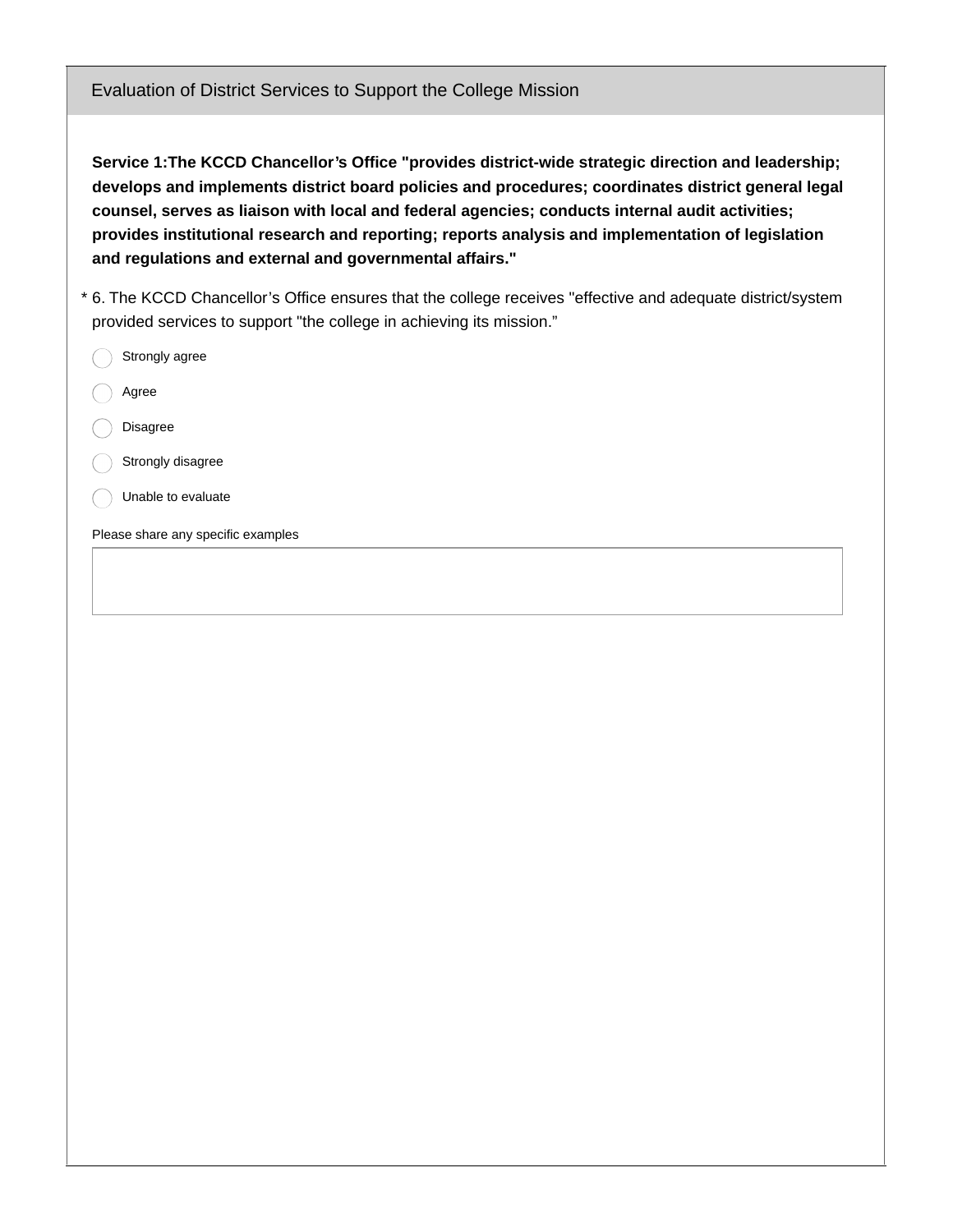Evaluation of KCCD Services to Support the College Mission

**Service 2: KCCD Educational Services office "directs strategic and tactical planning; coordinates instructional and student services programs; serves as accreditation liaison with the colleges; coordinates workforce and economic development programs, monitors compliance with state and federal regulations and reporting; and serves as liaison with local, state and national agencies."**

- 7. The KCCD Educational Services ensures that the college receives "effective and adequate \* district/system provided services to support" the college in achieving its mission."
- Please provide specific examples Strongly agree Agree Disagree Strongly disagree Unable to evaluate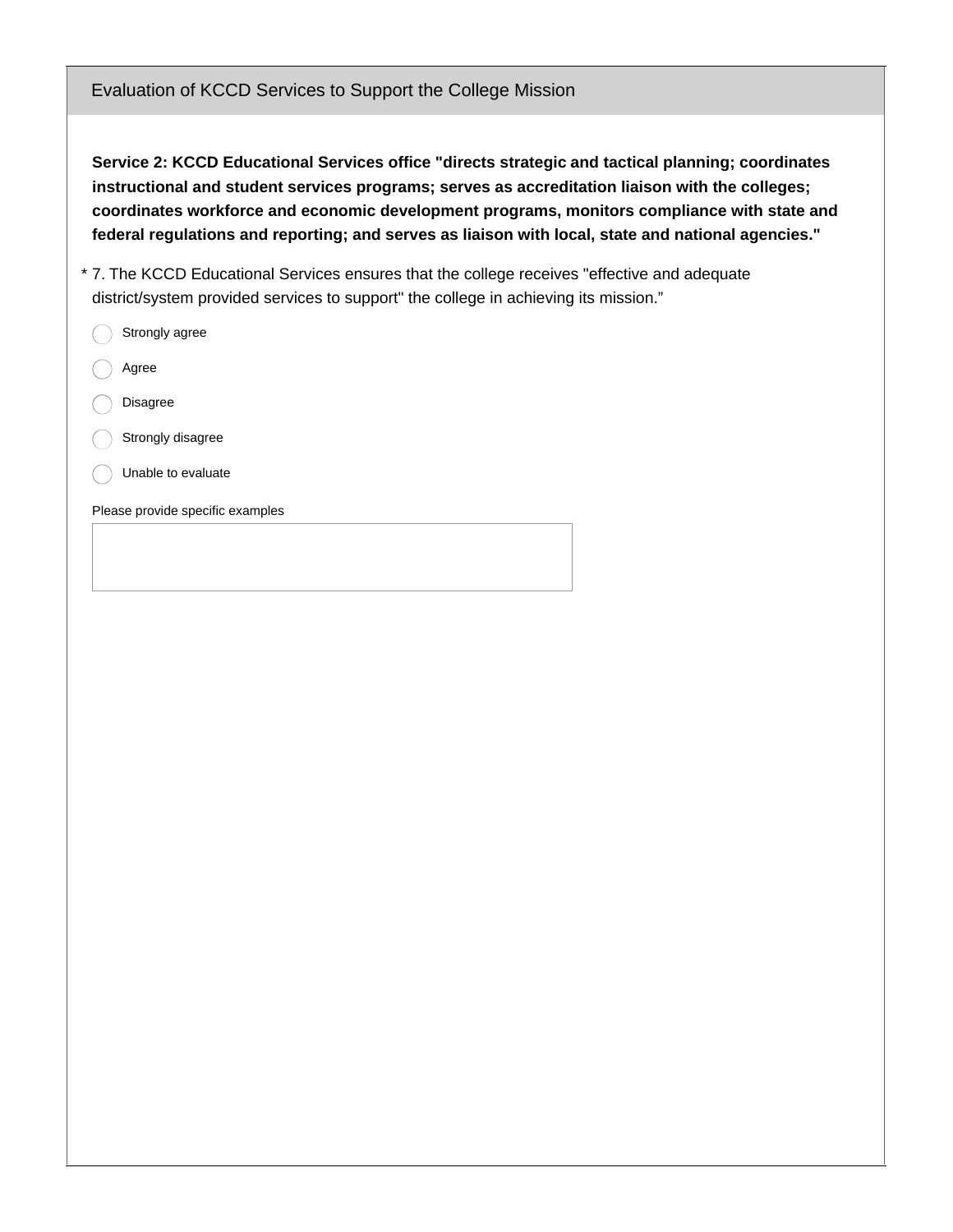**Service 3: Business Services "facilitates district-wide development of accounting systems and procedures, compliance and budget control, risk management, coordination of all external audits, investment and cash flow management and reporting, mandated costs, purchasing and financial regulatory reporting, district-wide contract approvals and administration, fixed assets, and preparation of the district- wide financial statements, in accordance with generally accepted accounting principles.**

\* 8. The KCCD Business Services office ensures that the college receives "effective and adequate district/system provided services to support" the college in achieving its mission.

Strongly agree Agree Disagree Strongly disagree Unable to evaluate

Please provide specific examples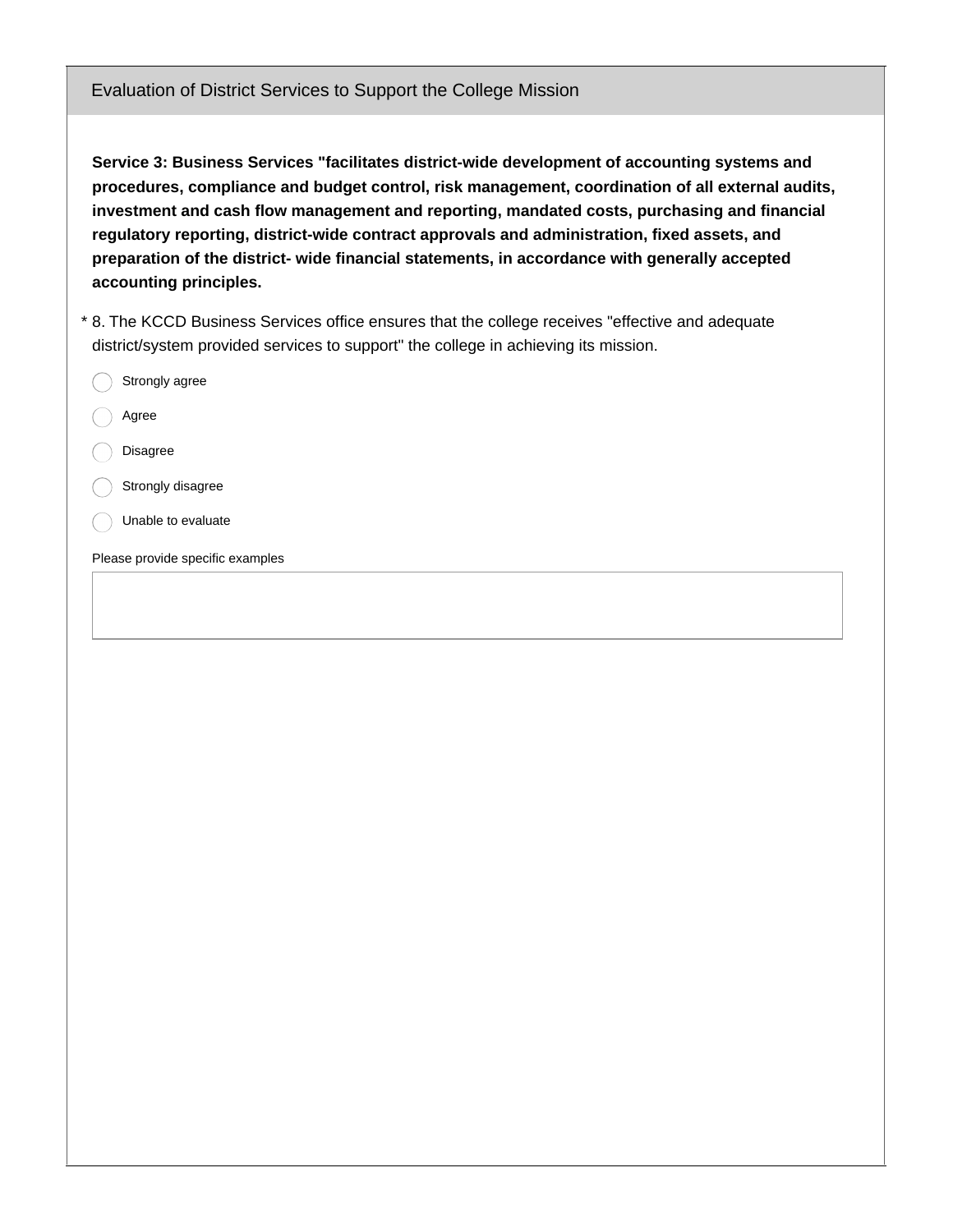**Service 4: KCCD Human Resources provides"district-wide services to all employees; serves as internal consultants to management, functioning as an advocate of employees; facilitates employment benefits and labor relations (including collective bargaining) for all employee groups; recruits new employees; maintains staff diversity; supports activities related to health and safety, workers compensation, training, labor contract administration, payroll, grievances, and compliance with federal, state and local labor laws, policy and procedures."**

9. The KCCD Human Resources Services ensure that the college receives "effective and adequate \* district/system provided services to support" the college in achieving its mission.

| Strongly agree                   |  |
|----------------------------------|--|
| Agree                            |  |
| Disagree                         |  |
| Strongly disagree                |  |
| Unable to evaluate               |  |
| Please provide specific examples |  |
|                                  |  |
|                                  |  |

Service 5: KCCD Information Technology Services support "information technology efforts of the three colleges and their centers, for more than 39,000 students, about 1,300 faculty and staff, and 3,600 computers; supports administrative technology needs of college and district operations."

10. KCCD Information Technology services ensure that the college receives "effective and adequate \* district/system provided services to support" the college in achieving its mission."

- Strongly agree
- Agree
- Disagree
- Strongly disagree
- Unable to evaluate

Please provide specific examples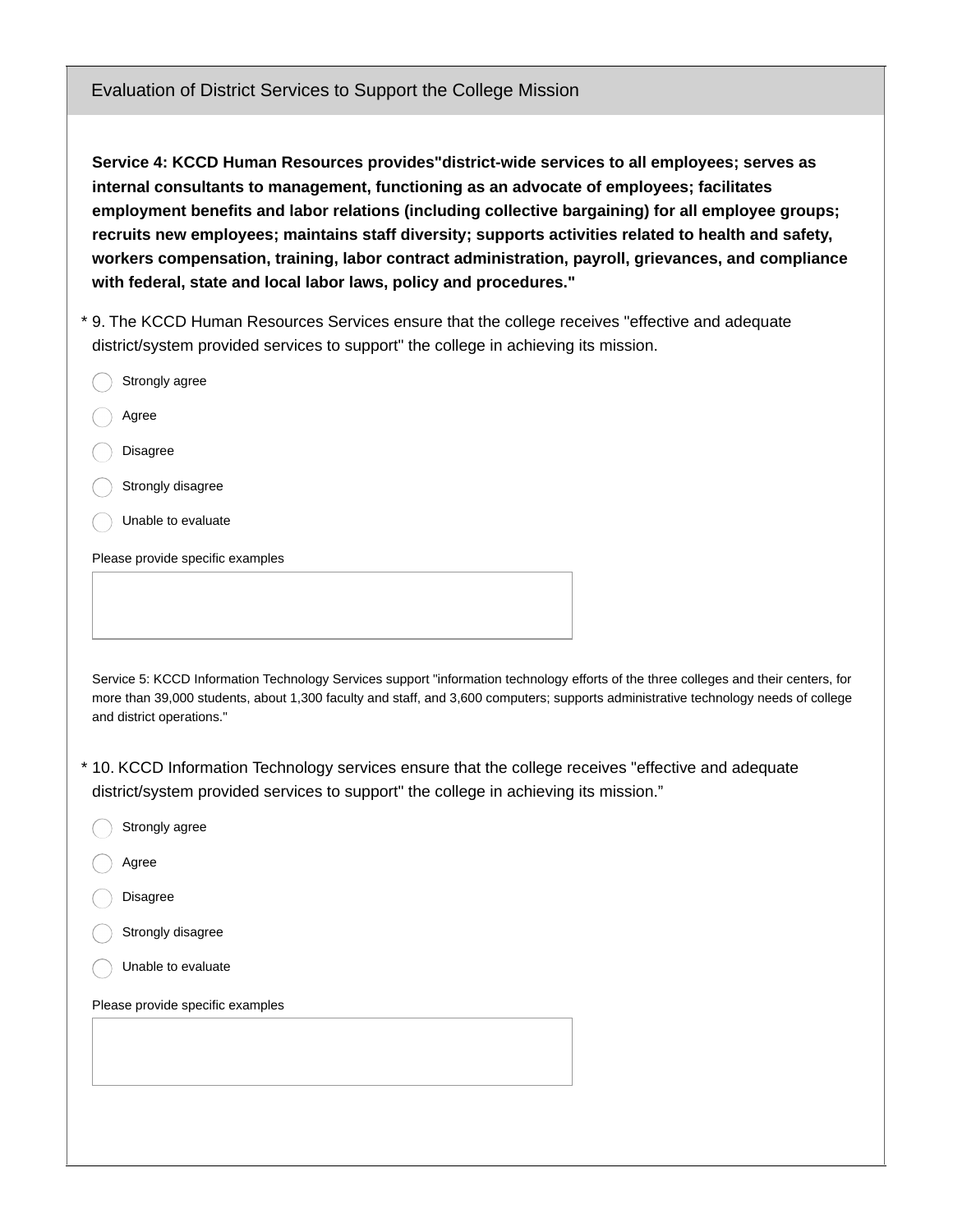District Services Evaluation Survey

**Service 6: KCCD Facilities Services office provides"district-wide facilities planning and construction management services, including district-wide capital outlay and scheduled maintenance projects for new and modernization construction projects; coordinates all districtwide construction compliance requirements."**

- 11. KCCD Facilities Services ensures that the college receives "effective and adequate district/system \* provided services to support" the college in achieving its mission.
	- Strongly agree
	- Agree
	- Disagree
	- Strongly disagree
	- Unable to evaluate

Please provide specific examples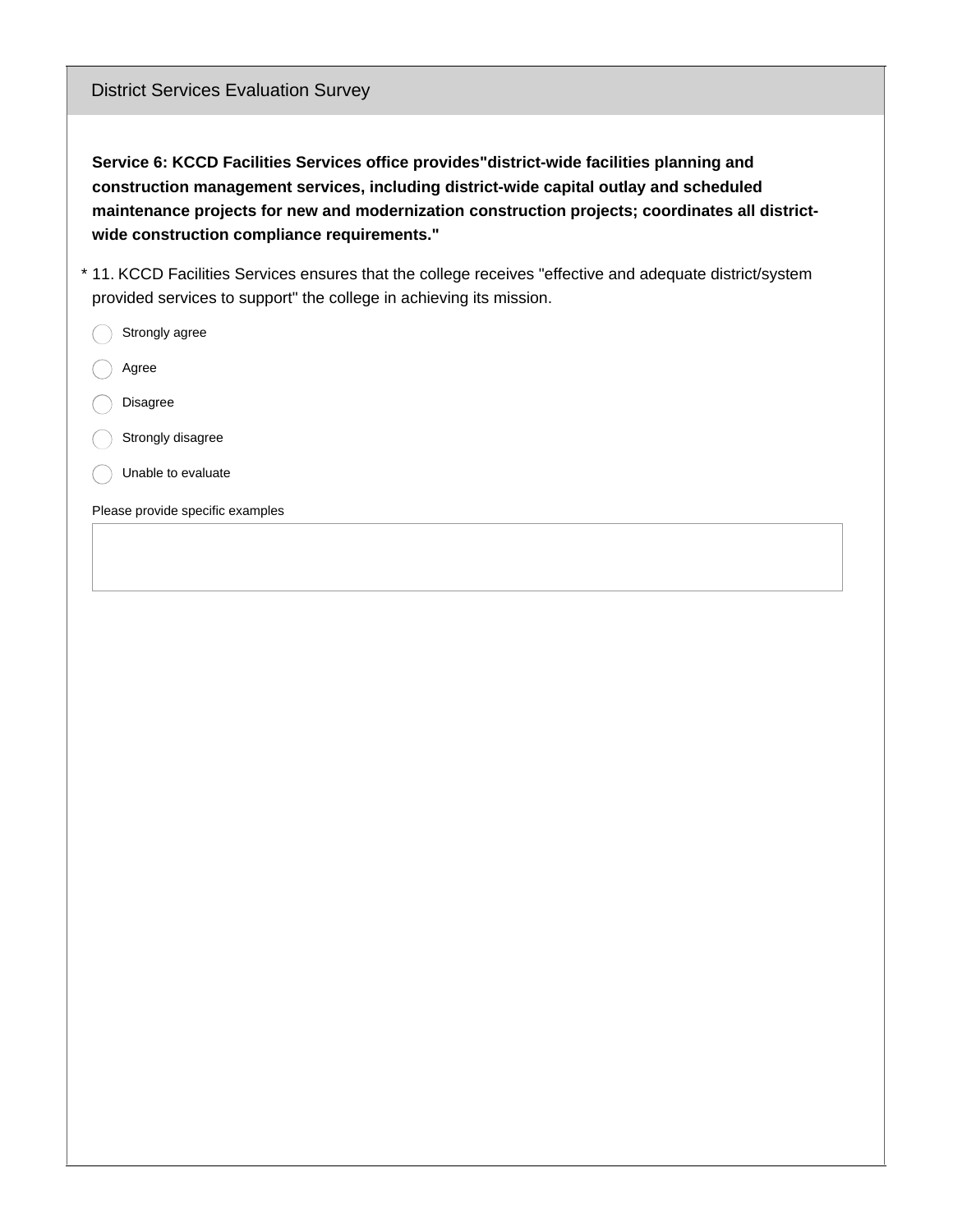| <b>District Services Evaluation Survey</b>                                                                                                                                                                                                |
|-------------------------------------------------------------------------------------------------------------------------------------------------------------------------------------------------------------------------------------------|
| The role of KCCD Institutional Research Services is to provide "quality information and analysis to<br>support planning, decision-making, and assessment throughout the Kern Community College<br>District."                              |
| * 12. The centralization of the Institutional Research function at the District Office ensures that the college<br>receives "effective and adequate district/system provided services to support" the college in achieving its<br>mission |
| Strongly agree                                                                                                                                                                                                                            |
| Agree                                                                                                                                                                                                                                     |
| <b>Disagree</b>                                                                                                                                                                                                                           |
| Strongly disagree                                                                                                                                                                                                                         |
| Unable to evaluate                                                                                                                                                                                                                        |
| Please provide specific examples                                                                                                                                                                                                          |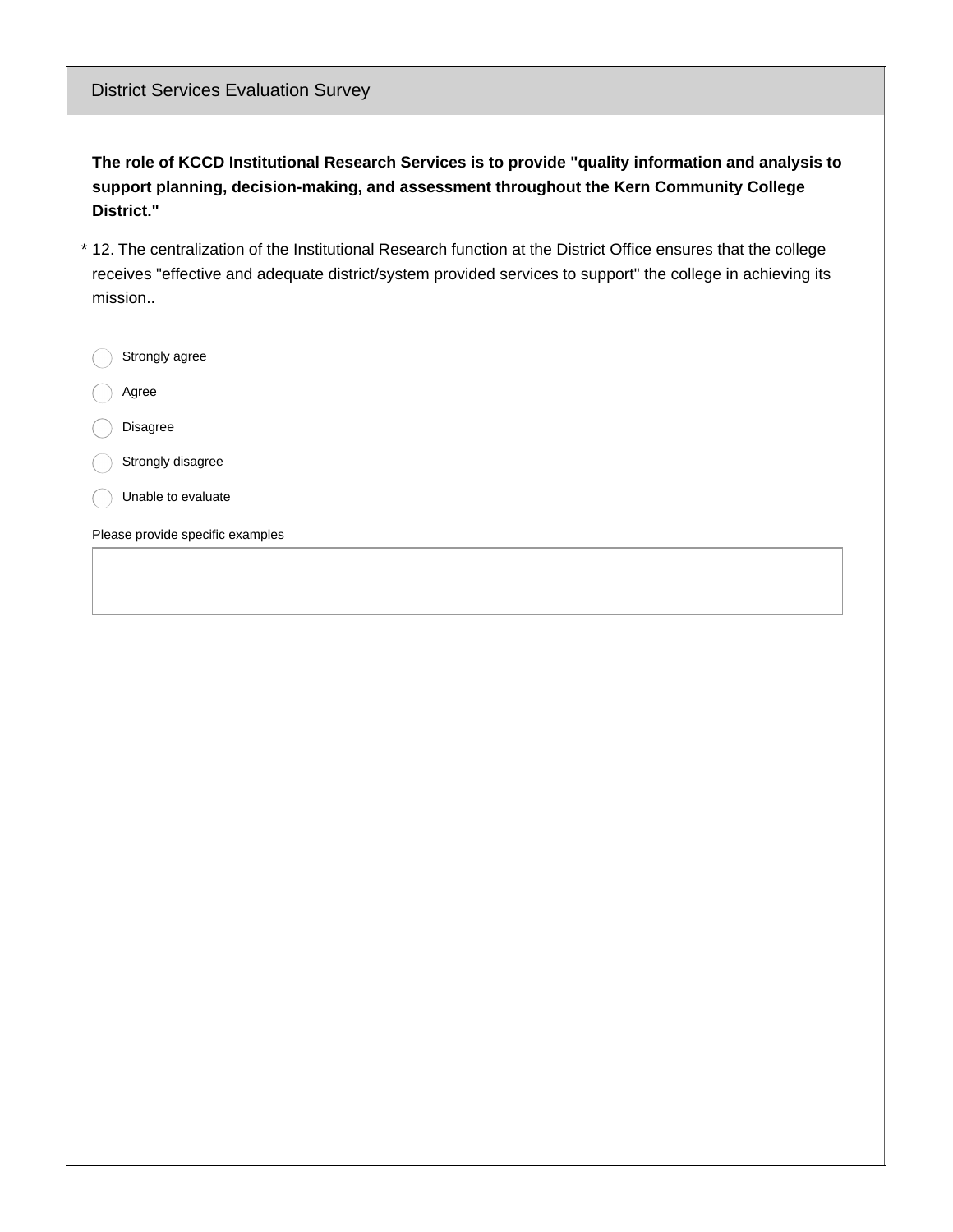## Questions from the previous 2011 & 2014 BC surveys

Questions 13 - 20 of the survey are identical to the 2011 BC Employee Accreditation survey in order to compare responses. Please answer the questions as they relate to your work at BC.

- \* 13. The BC president provides effective leadership
- Strongly Agree Agree Somewhat Agree Somewhat Disagree Disagree No Opinion

Other (please specify)

14. The District clearly delineates the operational responsibilities and functions of the \* District from those of the College.

- Strongly Agree
- Agree
- Somewhat Agree
- Somewhat Disagree
- Disagree
- No Opinion

15. The District clearly delineates the operational functions of the District from those of the \* colleges.

- Strongly Agree
- Agree
- Somewhat Agree
- Somewhat Disagree
- Disagree
- No Opinion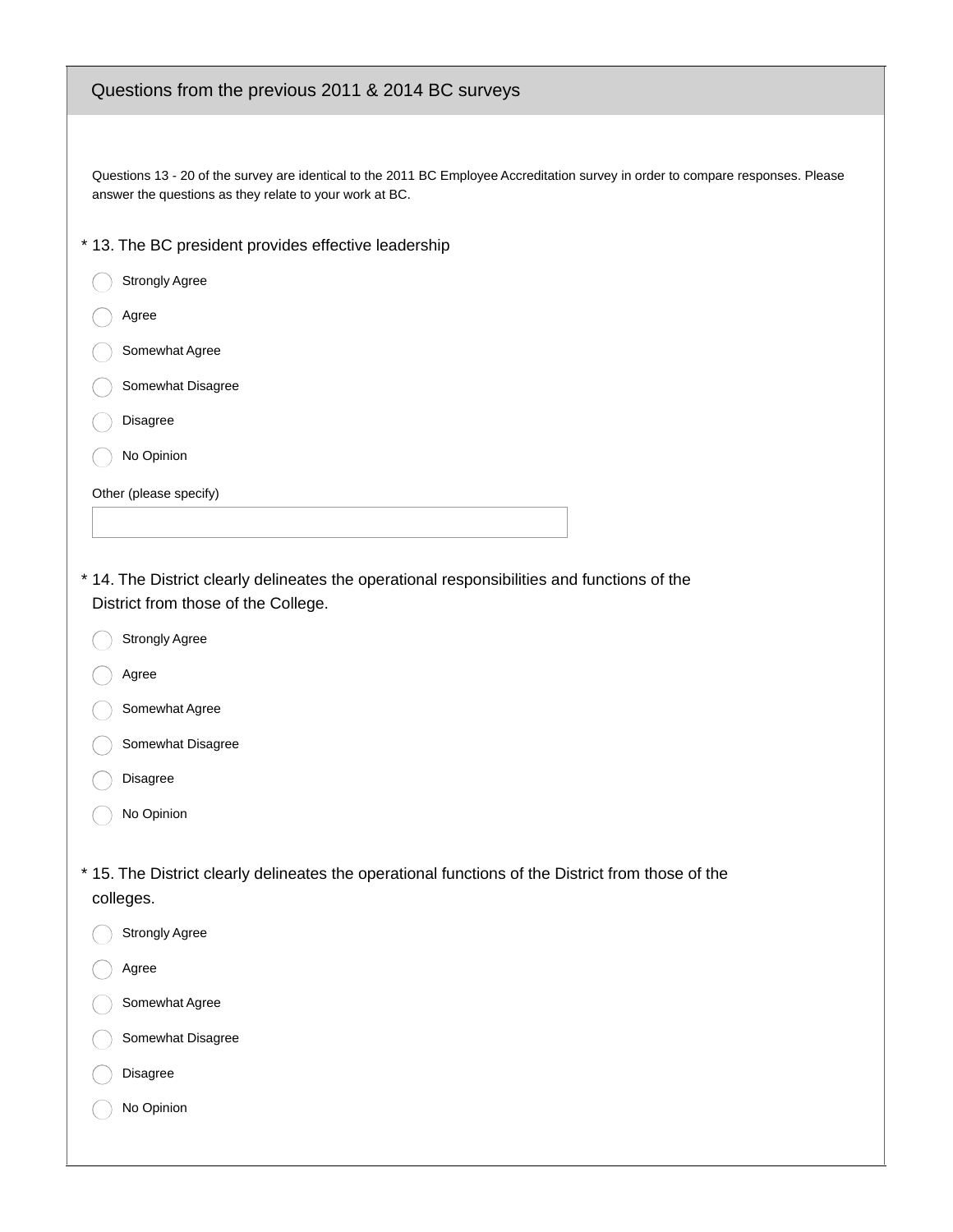| * 16. The District provides effective services that support the colleges in their missions and<br>functions. |
|--------------------------------------------------------------------------------------------------------------|
| <b>Strongly Agree</b>                                                                                        |
| Agree                                                                                                        |
| Somewhat Agree                                                                                               |
| Somewhat Disagree                                                                                            |
| Disagree                                                                                                     |
| No Opinion                                                                                                   |
| * 17. The Kern Community College DIstrict effectively controls its expenditures.                             |
| Strongly Agree                                                                                               |
| Agree                                                                                                        |
| Somewhat Agree                                                                                               |
| Somewhat Disagree                                                                                            |
| Disagree                                                                                                     |
| No Opinion                                                                                                   |
| * 18. The District and colleges effectively communicate.                                                     |
| <b>Strongly Agree</b>                                                                                        |
| Agree                                                                                                        |
| Somewhat Agree                                                                                               |
| Somewhat Disagree                                                                                            |
| Disagree                                                                                                     |
| No Opinion                                                                                                   |
| Other (please specify examples)                                                                              |
|                                                                                                              |